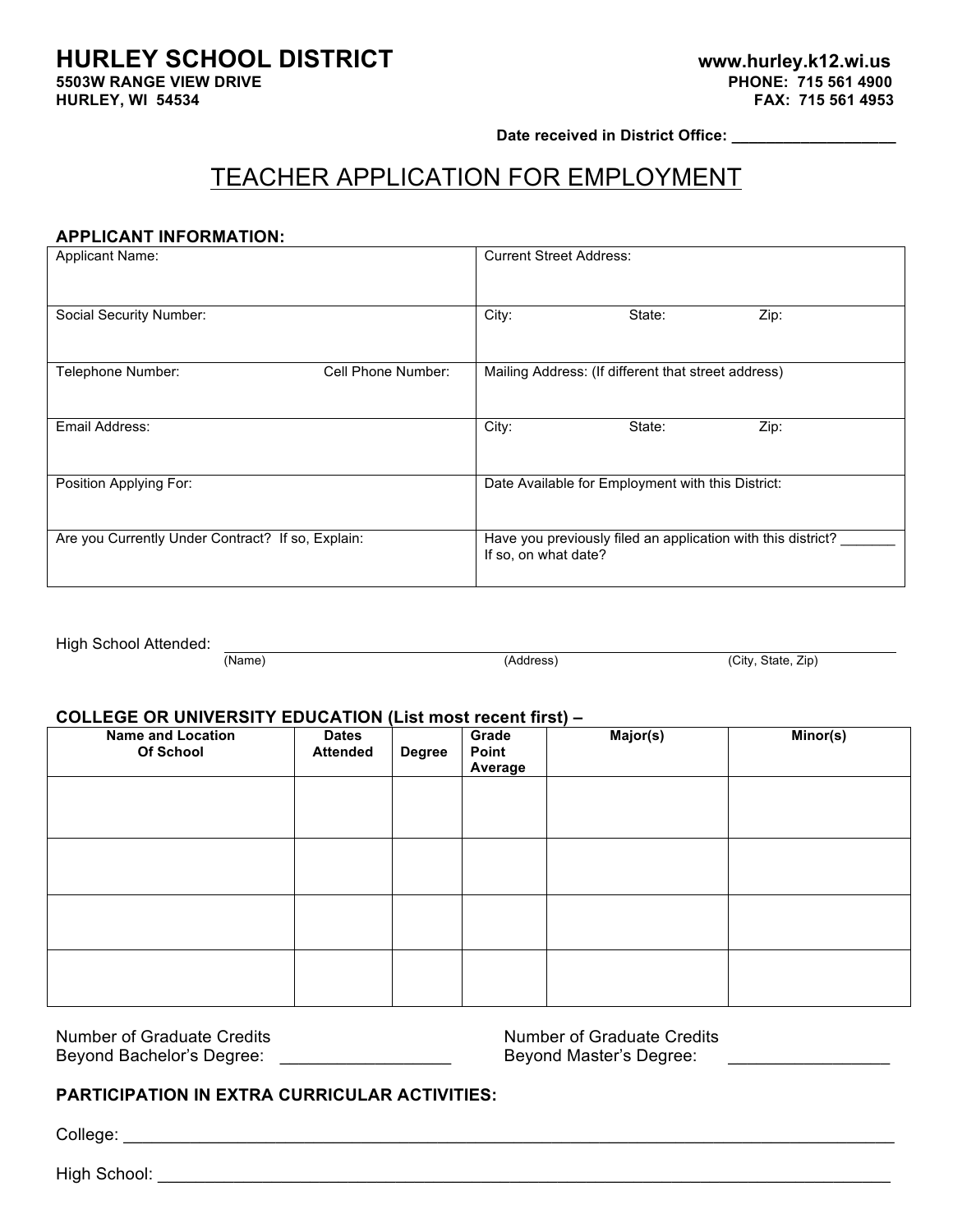### **EXPERIENCE**:

#### **STUDENT TEACHING OR PRACTICE EXPERIENCE:**

| Dates Attended | District Name and Address | Grade/Subject Taught |
|----------------|---------------------------|----------------------|
|                |                           |                      |
|                |                           |                      |
|                |                           |                      |

#### Reference: \_\_\_\_\_\_\_\_\_\_\_\_\_\_\_\_\_\_\_\_\_\_\_\_\_\_\_\_\_\_\_\_\_\_\_\_\_\_\_\_\_\_\_\_\_\_\_\_ \_\_\_\_\_\_\_\_\_\_\_\_\_\_\_\_\_\_\_

(Cooperating Teacher) (Telephone Number)

| Dates Attended | District Name and Address | Grade/Subject Taught |
|----------------|---------------------------|----------------------|
|                |                           |                      |

#### Reference: \_\_\_\_\_\_\_\_\_\_\_\_\_\_\_\_\_\_\_\_\_\_\_\_\_\_\_\_\_\_\_\_\_\_\_\_\_\_\_\_\_\_\_\_\_\_\_\_ \_\_\_\_\_\_\_\_\_\_\_\_\_\_\_\_\_\_\_

(Cooperating Teacher) (Telephone Number)

| District Name and Address | <b>Grade/Subject Taught</b> |
|---------------------------|-----------------------------|
|                           |                             |
|                           |                             |

Reference: \_\_\_\_\_\_\_\_\_\_\_\_\_\_\_\_\_\_\_\_\_\_\_\_\_\_\_\_\_\_\_\_\_\_\_\_\_\_\_\_\_\_\_\_\_\_\_\_ \_\_\_\_\_\_\_\_\_\_\_\_\_\_\_\_\_\_\_

(Cooperating Teacher) (Telephone Number)

#### **PROFESSIONAL / EDUCATIONAL EXPERIENCE, (List most recent first) (Attach sheet if more space is needed)**

| Dates<br>Contracted | District Name and Address | Grade Level or<br>Subject Taught | Position | Reason for Leaving |
|---------------------|---------------------------|----------------------------------|----------|--------------------|
|                     |                           |                                  |          |                    |
|                     |                           |                                  |          |                    |

| Reference:          |                           |                                  |          |                    |
|---------------------|---------------------------|----------------------------------|----------|--------------------|
|                     | (Name)                    |                                  | (Title)  | (Telephone)        |
|                     |                           |                                  |          |                    |
| Dates<br>Contracted | District Name and Address | Grade Level or<br>Subject Taught | Position | Reason for Leaving |
|                     |                           |                                  |          |                    |
|                     |                           |                                  |          |                    |
|                     |                           |                                  |          |                    |

Reference: \_\_\_\_\_\_\_\_\_\_\_\_\_\_\_\_\_\_\_\_\_\_\_\_\_\_\_\_\_\_\_ \_\_\_\_\_\_\_\_\_\_\_\_\_\_\_\_\_\_ \_\_\_\_\_\_\_\_\_\_\_\_\_\_\_ (Name) (Title) (The Chamber of The Chamber of Telephone) **Dates Contracted** District Name and Address Grade Level or Subject Taught Position Reason for Leaving

Reference: \_\_\_\_\_\_\_\_\_\_\_\_\_\_\_\_\_\_\_\_\_\_\_\_\_\_\_\_\_\_\_ \_\_\_\_\_\_\_\_\_\_\_\_\_\_\_\_\_\_ \_\_\_\_\_\_\_\_\_\_\_\_\_\_\_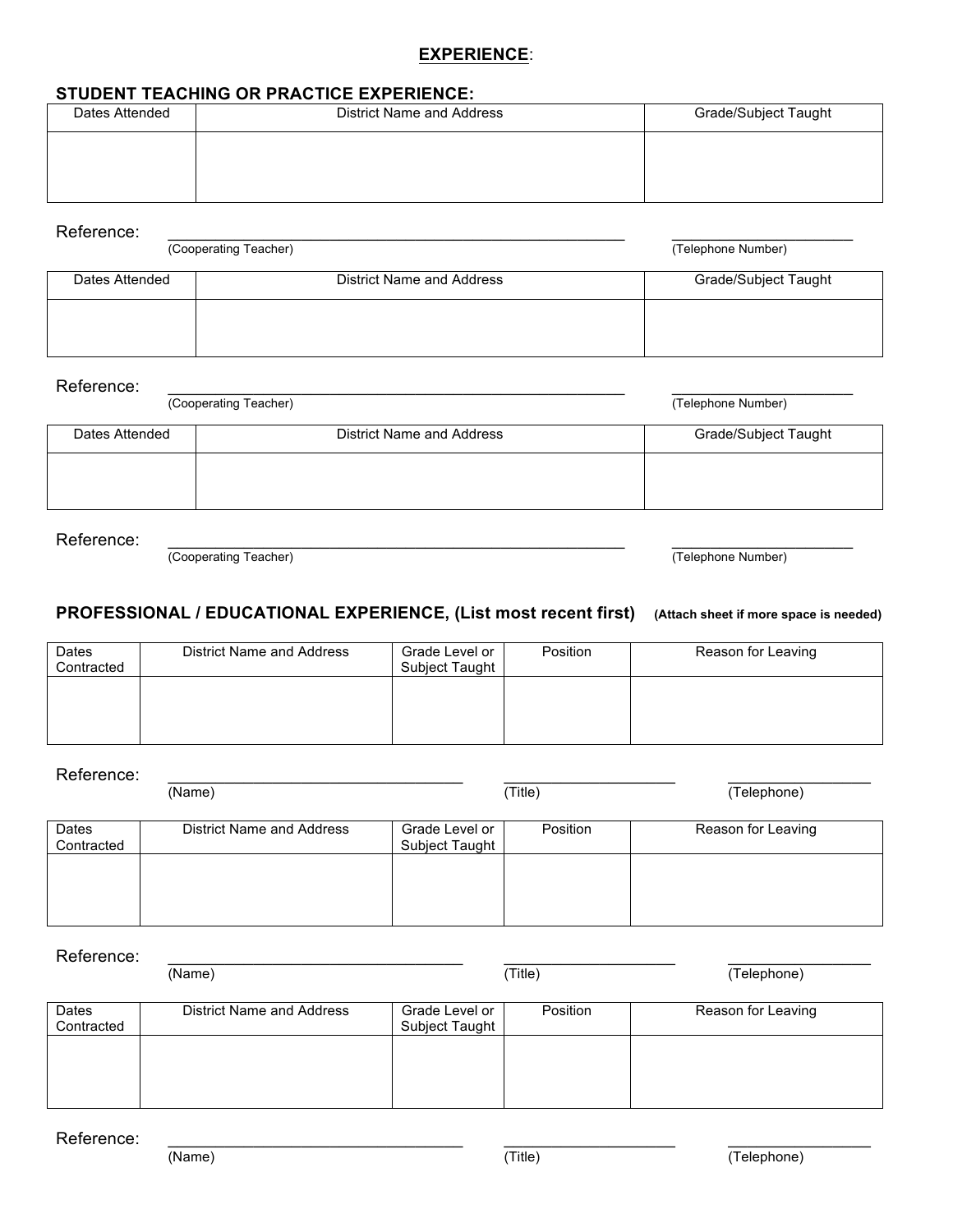A copy of my teaching / education credentials may be obtained from:

(College Placement Office or Agency)

Credentials are listed under what name:

| (Last) | (First) | (Middle) |
|--------|---------|----------|

#### **AREAS OF TEACHER CERTIFICATION:**

| <b>Assignment Title</b> | State Issuing<br>License | Expires | <b>Wisconsin DPI</b><br>Assignment Code Number |
|-------------------------|--------------------------|---------|------------------------------------------------|
|                         |                          |         |                                                |
|                         |                          |         |                                                |
|                         |                          |         |                                                |
|                         |                          |         |                                                |
|                         |                          |         |                                                |
|                         |                          |         |                                                |
|                         |                          |         |                                                |
|                         |                          |         |                                                |
|                         |                          |         |                                                |
|                         |                          |         |                                                |
|                         |                          |         |                                                |

#### **OTHER WORK EXPERIENCE – (List most recent first)**

| Name of Organization | $\cdot$<br>Dates of<br>Employment | $\mathbf{r}$<br>Street Address, City and State | Kind of Work | Reason for Leaving |
|----------------------|-----------------------------------|------------------------------------------------|--------------|--------------------|
|                      |                                   |                                                |              |                    |
|                      |                                   |                                                |              |                    |
|                      |                                   |                                                |              |                    |
|                      |                                   |                                                |              |                    |
|                      |                                   |                                                |              |                    |
|                      |                                   |                                                |              |                    |

**NOTE:** A complete transcript of all undergraduate and graduate college work and a current Wisconsin teaching license must be placed on file in the District Office at the time of employment. It is the responsibility of the applicant to supply this information upon request.

**PERSONAL STATEMENT:** On the last page of this application prepare a hand written statement to include any experience or talent which in your estimation will contribute to your success in the position for which you are making application, such as: Scholastic distinctions, travel, community service or activities, foreign language skills, musical or artistic talent, athletic achievement, coaching, journalism, dramatics, etc…